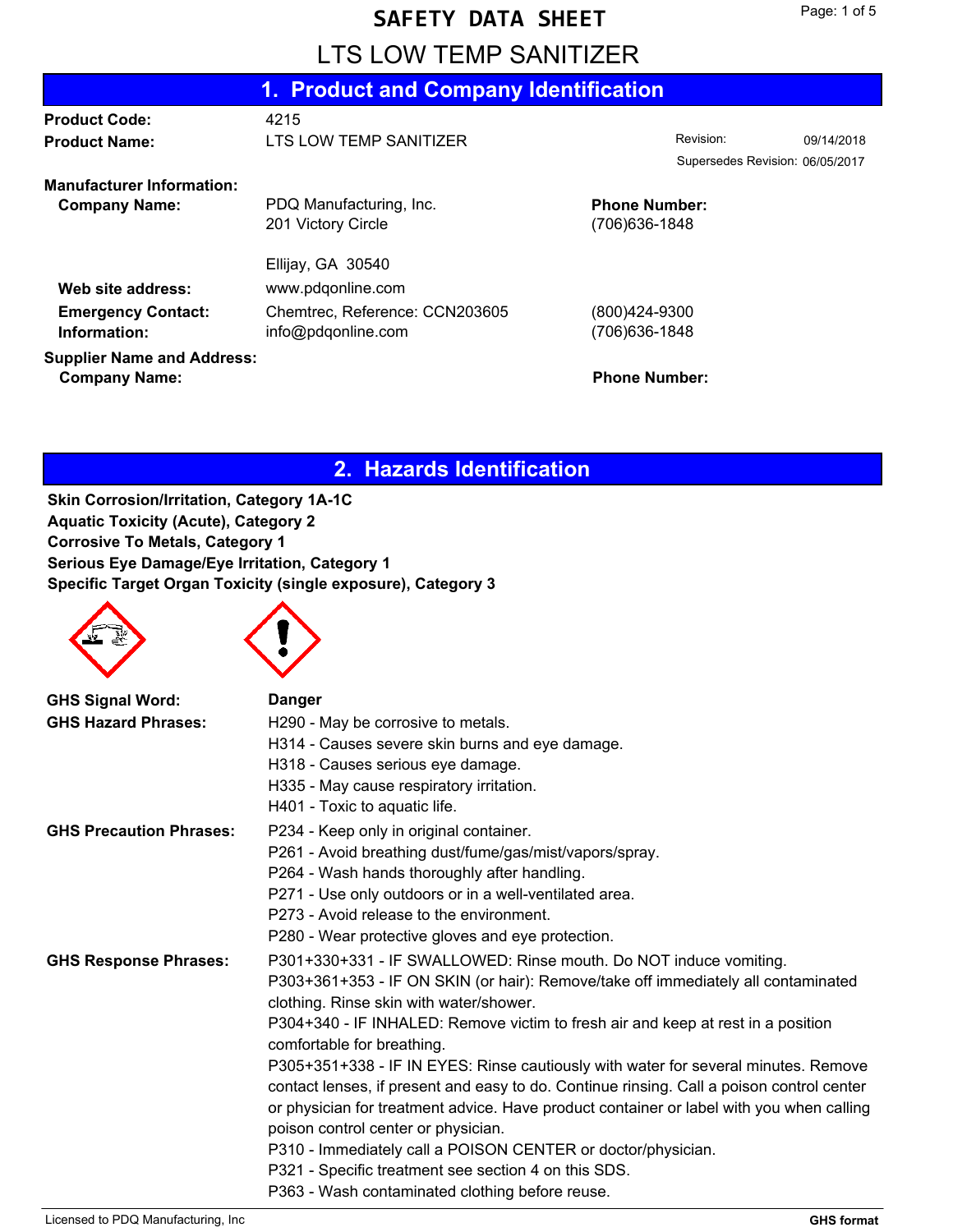## LTS LOW TEMP SANITIZER

| О.                                                      | Composition/Information on Ingradiante                                                                                                                                                                            |
|---------------------------------------------------------|-------------------------------------------------------------------------------------------------------------------------------------------------------------------------------------------------------------------|
| Ingestion:                                              | May cause severe and permanent damage to the digestive tract. Causes gastrointestinal<br>tract burns. May cause perforation of the digestive tract. Causes severe pain, nausea,<br>vomiting, diarrhea, and shock. |
| <b>Eye Contact:</b>                                     | Causes eye burns. May cause chemical conjunctivitis and corneal damage.                                                                                                                                           |
| <b>Skin Contact:</b>                                    | Causes skin burns. May cause deep, penetrating ulcers of the skin. May cause skin rash<br>(in milder cases), and cold and clammy skin with cyanosis or pale color.                                                |
| Inhalation:                                             | May cause severe irritation of the respiratory tract with sore throat, coughing, shortness<br>of breath and delayed lung edema. Irritation may lead to chemical pneumonitis and<br>pulmonary edema.               |
| <b>Potential Health Effects</b><br>(Acute and Chronic): | Prolonged or repeated skin contact may cause dermatitis.                                                                                                                                                          |
| <b>GHS Storage and Disposal</b><br><b>Phrases:</b>      | P405 - Store locked up.<br>P501 - Dispose of contents/container in accordance with all local, regional, national and<br>international regulations.                                                                |
|                                                         | P390 - Absorb spillage to prevent material damage.                                                                                                                                                                |

#### **3. Composition/Information on Ingredients**

| CAS#      | <b>Hazardous Components (Chemical Name)</b>                           | Concentration |
|-----------|-----------------------------------------------------------------------|---------------|
| 7681-52-9 | Sodium hypochlorite {Hypochlorous acid, sodium $\sim$ 12.5 %<br>salt} |               |
| 1310-73-2 | Sodium hydroxide {Caustic soda; Lye solution}                         | $< 5.0 \%$    |

### **4. First Aid Measures**

| <b>Emergency and First Aid</b><br><b>Procedures:</b> |                                                                                                                                                                     |                                                                                                                                                                                                                                                                                                                                                                                                         |  |
|------------------------------------------------------|---------------------------------------------------------------------------------------------------------------------------------------------------------------------|---------------------------------------------------------------------------------------------------------------------------------------------------------------------------------------------------------------------------------------------------------------------------------------------------------------------------------------------------------------------------------------------------------|--|
| In Case of Inhalation:                               |                                                                                                                                                                     | Remove from exposure and move to fresh air immediately. If not breathing, give artificial<br>respiration. If breathing is difficult, give oxygen. Get medical aid.                                                                                                                                                                                                                                      |  |
| In Case of Skin Contact:                             | Get medical aid immediately. Flush skin with plenty of water for at least 15 minutes while<br>removing contaminated clothing and shoes. Wash clothing before reuse. |                                                                                                                                                                                                                                                                                                                                                                                                         |  |
| In Case of Eye Contact:                              | Get medical aid immediately. In case of contact, immediately flush eyes with plenty of<br>water for a t least 15 minutes.                                           |                                                                                                                                                                                                                                                                                                                                                                                                         |  |
| In Case of Ingestion:                                | to an unconscious person.                                                                                                                                           | Do NOT induce vomiting. Get medical aid immediately. If swallowed, do NOT induce<br>vomiting. If victim is fully conscious, give a cupful of water. Never give anything by mouth                                                                                                                                                                                                                        |  |
|                                                      |                                                                                                                                                                     | <b>5. Fire Fighting Measures</b>                                                                                                                                                                                                                                                                                                                                                                        |  |
| <b>Flash Pt:</b>                                     | No data.                                                                                                                                                            |                                                                                                                                                                                                                                                                                                                                                                                                         |  |
| <b>Explosive Limits:</b>                             | LEL: No data.                                                                                                                                                       | UEL: No data.                                                                                                                                                                                                                                                                                                                                                                                           |  |
| <b>Autoignition Pt:</b>                              | No data.                                                                                                                                                            |                                                                                                                                                                                                                                                                                                                                                                                                         |  |
|                                                      |                                                                                                                                                                     | Suitable Extinguishing Media: Substance is noncombustible; use agent most appropriate to extinguish surrounding fire.                                                                                                                                                                                                                                                                                   |  |
| <b>Fire Fighting Instructions:</b>                   |                                                                                                                                                                     | As in any fire, wear a self-contained breathing apparatus in pressure-demand,<br>MSHA/NIOSH (approved or equivalent), and full protective gear. Material will not burn.<br>During a fire, irritating and highly toxic gases may be generated by thermal<br>decomposition or combustion. Use water spray to keep fire-exposed containers cool.<br>Contact with metals may evolve flammable hydrogen gas. |  |
| <b>Flammable Properties and</b><br>Hazards:          | No data available.                                                                                                                                                  |                                                                                                                                                                                                                                                                                                                                                                                                         |  |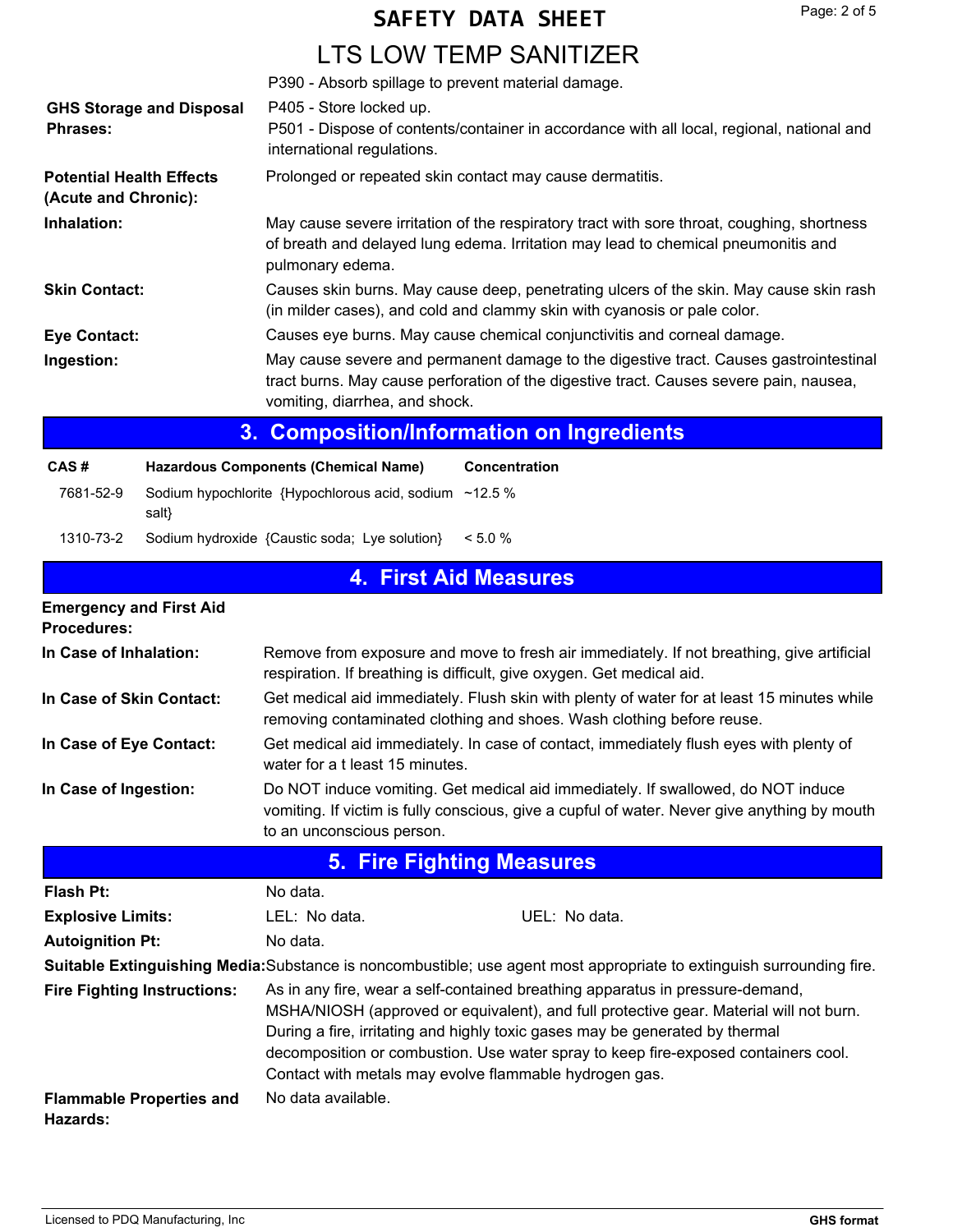LTS LOW TEMP SANITIZER

|                                                    |                                   |                                                                                                                                                                                                                                                                                                                                                                                                                                                                   | <b>6. Accidental Release Measures</b> |                                                                                                                                                                                                                                                                       |                     |
|----------------------------------------------------|-----------------------------------|-------------------------------------------------------------------------------------------------------------------------------------------------------------------------------------------------------------------------------------------------------------------------------------------------------------------------------------------------------------------------------------------------------------------------------------------------------------------|---------------------------------------|-----------------------------------------------------------------------------------------------------------------------------------------------------------------------------------------------------------------------------------------------------------------------|---------------------|
| <b>Material Is Released Or</b><br>Spilled:         | <b>Steps To Be Taken In Case</b>  | Use proper personal protective equipment as indicated in Section 8.<br>Spills/Leaks: Absorb spill with inert material (e.g. vermiculite, sand or earth), then place<br>in suitable container. Clean up spills immediately, observing precautions in the Protective<br>Equipment section. Provide ventilation. Vacuum or sweep up material and place into a<br>suitable disposal container. Avoid runoff into storm sewers and ditches which lead to<br>waterways. |                                       |                                                                                                                                                                                                                                                                       |                     |
|                                                    |                                   |                                                                                                                                                                                                                                                                                                                                                                                                                                                                   | <b>7. Handling and Storage</b>        |                                                                                                                                                                                                                                                                       |                     |
| Handling:                                          | <b>Precautions To Be Taken in</b> | not get in eyes, on skin, or on clothing.                                                                                                                                                                                                                                                                                                                                                                                                                         |                                       | Avoid breathing dust, mist, or vapor. Keep container tightly closed. Avoid contact with<br>clothing and other combustible materials. Avoid ingestion and inhalation. Use with<br>adequate ventilation. Discard contaminated shoes. Wash thoroughly after handling. Do |                     |
| Storing:                                           | <b>Precautions To Be Taken in</b> | acids.                                                                                                                                                                                                                                                                                                                                                                                                                                                            |                                       | Store in a tightly closed container. Store in a cool, dry, well-ventilated area away from<br>incompatible substances. Keep away from metals. Corrosives area. Keep away from                                                                                          |                     |
|                                                    |                                   |                                                                                                                                                                                                                                                                                                                                                                                                                                                                   |                                       | 8. Exposure Controls/Personal Protection                                                                                                                                                                                                                              |                     |
| CAS#                                               | <b>Partial Chemical Name</b>      |                                                                                                                                                                                                                                                                                                                                                                                                                                                                   | <b>OSHA TWA</b>                       | <b>ACGIH TWA</b>                                                                                                                                                                                                                                                      | <b>Other Limits</b> |
| 7681-52-9                                          | acid, sodium salt}                | Sodium hypochlorite {Hypochlorous                                                                                                                                                                                                                                                                                                                                                                                                                                 | No data.                              | No data.                                                                                                                                                                                                                                                              | No data.            |
| 1310-73-2                                          | solution}                         | Sodium hydroxide {Caustic soda; Lye                                                                                                                                                                                                                                                                                                                                                                                                                               | PEL: 2 mg/m3                          | CEIL: 2 mg/m3                                                                                                                                                                                                                                                         | No data.            |
| <b>Respiratory Equipment</b><br>(Specify Type):    |                                   | conditions warrant respirator use.                                                                                                                                                                                                                                                                                                                                                                                                                                |                                       | A respiratory protection program that meets OSHA's 29 CFR 1910.134 and ANSI Z88.2<br>requirements or European Standard EN 149 must be followed whenever workplace                                                                                                     |                     |
| <b>Eye Protection:</b>                             |                                   | EN166.                                                                                                                                                                                                                                                                                                                                                                                                                                                            |                                       | Wear appropriate protective eyeglasses or chemical safety goggles as described by<br>OSHA's eye and face protection regulations in 29 CFR 1910.133 or European Standard                                                                                               |                     |
| <b>Protective Gloves:</b>                          |                                   |                                                                                                                                                                                                                                                                                                                                                                                                                                                                   |                                       | Wear appropriate protective gloves to prevent skin exposure.                                                                                                                                                                                                          |                     |
|                                                    | <b>Other Protective Clothing:</b> | Wear appropriate protective clothing to prevent skin exposure.                                                                                                                                                                                                                                                                                                                                                                                                    |                                       |                                                                                                                                                                                                                                                                       |                     |
| <b>Engineering Controls</b><br>(Ventilation etc.): |                                   | concentrations below the permissible exposure limits.                                                                                                                                                                                                                                                                                                                                                                                                             |                                       | Facilities storing or utilizing this material should be equipped with an eyewash facility and<br>a safety shower. Use adequate general or local exhaust ventilation to keep airborne                                                                                  |                     |
|                                                    |                                   |                                                                                                                                                                                                                                                                                                                                                                                                                                                                   | 9. Physical and Chemical Properties   |                                                                                                                                                                                                                                                                       |                     |
| <b>Physical States:</b>                            |                                   | [ ] Gas<br>[X] Liquid                                                                                                                                                                                                                                                                                                                                                                                                                                             | [ ] Solid                             |                                                                                                                                                                                                                                                                       |                     |
| <b>Appearance and Odor:</b>                        |                                   | Clear yellow-green liquid<br>Pungent chlorine odor.                                                                                                                                                                                                                                                                                                                                                                                                               |                                       |                                                                                                                                                                                                                                                                       |                     |
| <b>Freezing Point:</b>                             |                                   | 0.00 F                                                                                                                                                                                                                                                                                                                                                                                                                                                            |                                       |                                                                                                                                                                                                                                                                       |                     |
| <b>Boiling Point:</b>                              |                                   | No data.                                                                                                                                                                                                                                                                                                                                                                                                                                                          |                                       |                                                                                                                                                                                                                                                                       |                     |
| <b>Autoignition Pt:</b>                            |                                   | No data.                                                                                                                                                                                                                                                                                                                                                                                                                                                          |                                       |                                                                                                                                                                                                                                                                       |                     |
| Flash Pt:                                          |                                   | No data.                                                                                                                                                                                                                                                                                                                                                                                                                                                          |                                       |                                                                                                                                                                                                                                                                       |                     |
| <b>Explosive Limits:</b>                           |                                   | LEL: No data.<br>UEL: No data.                                                                                                                                                                                                                                                                                                                                                                                                                                    |                                       |                                                                                                                                                                                                                                                                       |                     |
|                                                    | Specific Gravity (Water = 1):     | ~1.200                                                                                                                                                                                                                                                                                                                                                                                                                                                            |                                       |                                                                                                                                                                                                                                                                       |                     |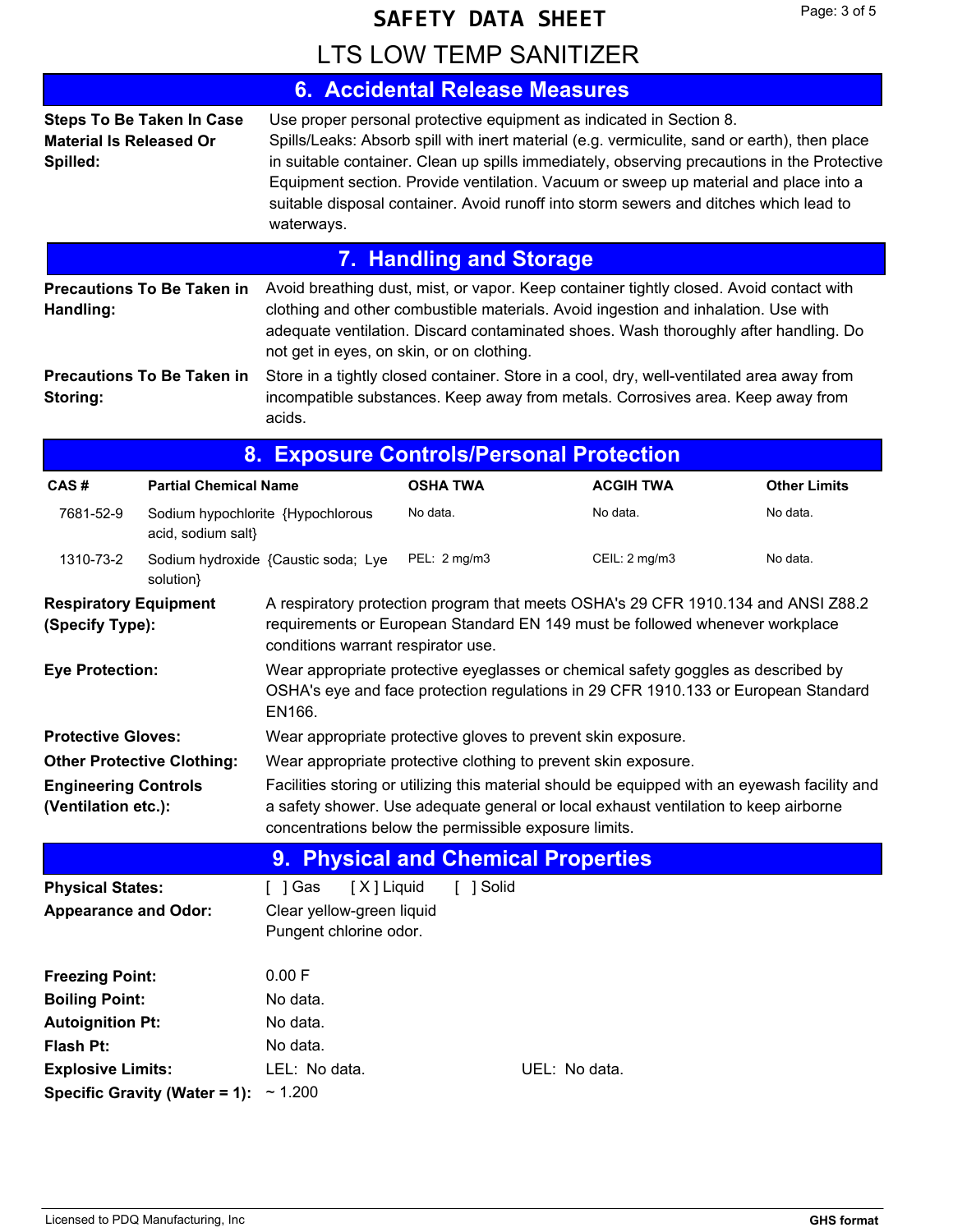### LTS LOW TEMP SANITIZER

| Vapor Pressure (vs. Air or<br>$mm Hg$ :              | $\sim$ 12 MM_HG                                                                                                                                                                                                                                                                                |                                      |                                                  |              |             |
|------------------------------------------------------|------------------------------------------------------------------------------------------------------------------------------------------------------------------------------------------------------------------------------------------------------------------------------------------------|--------------------------------------|--------------------------------------------------|--------------|-------------|
| Vapor Density (vs. Air = 1):                         | No data.                                                                                                                                                                                                                                                                                       |                                      |                                                  |              |             |
| <b>Evaporation Rate:</b>                             | No data.                                                                                                                                                                                                                                                                                       |                                      |                                                  |              |             |
| <b>Solubility in Water:</b>                          | miscible                                                                                                                                                                                                                                                                                       |                                      |                                                  |              |             |
| <b>Viscosity:</b>                                    | thin                                                                                                                                                                                                                                                                                           |                                      |                                                  |              |             |
| pH:                                                  | $9.5 - 10.5 - @0.02\%$                                                                                                                                                                                                                                                                         |                                      |                                                  |              |             |
| <b>Percent Volatile:</b>                             | No data.                                                                                                                                                                                                                                                                                       |                                      |                                                  |              |             |
|                                                      |                                                                                                                                                                                                                                                                                                | <b>10. Stability and Reactivity</b>  |                                                  |              |             |
| <b>Stability:</b>                                    | Unstable [ ]<br>Stable [X]                                                                                                                                                                                                                                                                     |                                      |                                                  |              |             |
| <b>Conditions To Avoid -</b><br>Instability:         | Light, Excess heat, Ultraviolet light.                                                                                                                                                                                                                                                         |                                      |                                                  |              |             |
| <b>Avoid:</b>                                        | Incompatibility - Materials To Oxidizing agents, Sulfur oxides. Metals. Acids, Aluminum, Zinc, organic halogens.<br>organic matter.                                                                                                                                                            |                                      |                                                  |              |             |
| <b>Byproducts:</b>                                   | Hazardous Decomposition or Hydrogen chloride, chlorine.                                                                                                                                                                                                                                        |                                      |                                                  |              |             |
| <b>Possibility of Hazardous</b><br><b>Reactions:</b> | Will occur [ ]                                                                                                                                                                                                                                                                                 | Will not occur $[X]$                 |                                                  |              |             |
| <b>Conditions To Avoid -</b>                         | No data available.                                                                                                                                                                                                                                                                             |                                      |                                                  |              |             |
| <b>Hazardous Reactions:</b>                          |                                                                                                                                                                                                                                                                                                |                                      |                                                  |              |             |
|                                                      |                                                                                                                                                                                                                                                                                                | <b>11. Toxicological Information</b> |                                                  |              |             |
| <b>Toxicological Information:</b>                    | CAS# 7681-52-9:                                                                                                                                                                                                                                                                                |                                      |                                                  |              |             |
|                                                      | Acute demal toxicity:                                                                                                                                                                                                                                                                          | LD50 rabbit<br>Dose $> 2,000$ mg/kg  |                                                  |              |             |
|                                                      | Skin irritation:                                                                                                                                                                                                                                                                               | Rabbit<br>Non irritant               |                                                  |              |             |
|                                                      | Eye irritation:                                                                                                                                                                                                                                                                                | Rabbit                               | minimal irritant, LD50, Oral, Mouse, 5800. MG/KG |              |             |
|                                                      | Result:<br>Behavioral: Change in motor activity (specific assay).<br>Gastrointestinal: Other changes.<br>- Shokuhin Eiseigaku Zasshi. Food Hygiene Journal., Nippon Shokuhin Eisei Gakkai,<br>c/o Shokuhin Eisei Senta, 2-6-1 Jingumae, Shibuya-ku, Tokyo 150 Japan, Vol/p/yr:<br>27,553, 1986 |                                      |                                                  |              |             |
| CAS#                                                 | <b>Hazardous Components (Chemical Name)</b>                                                                                                                                                                                                                                                    | <b>NTP</b>                           | <b>IARC</b>                                      | <b>ACGIH</b> | <b>OSHA</b> |
| 7681-52-9                                            | Sodium hypochlorite {Hypochlorous acid, sodium salt}                                                                                                                                                                                                                                           | n.a.                                 | n.a.                                             | n.a.         | n.a.        |

### **12. Ecological Information**

No data available.